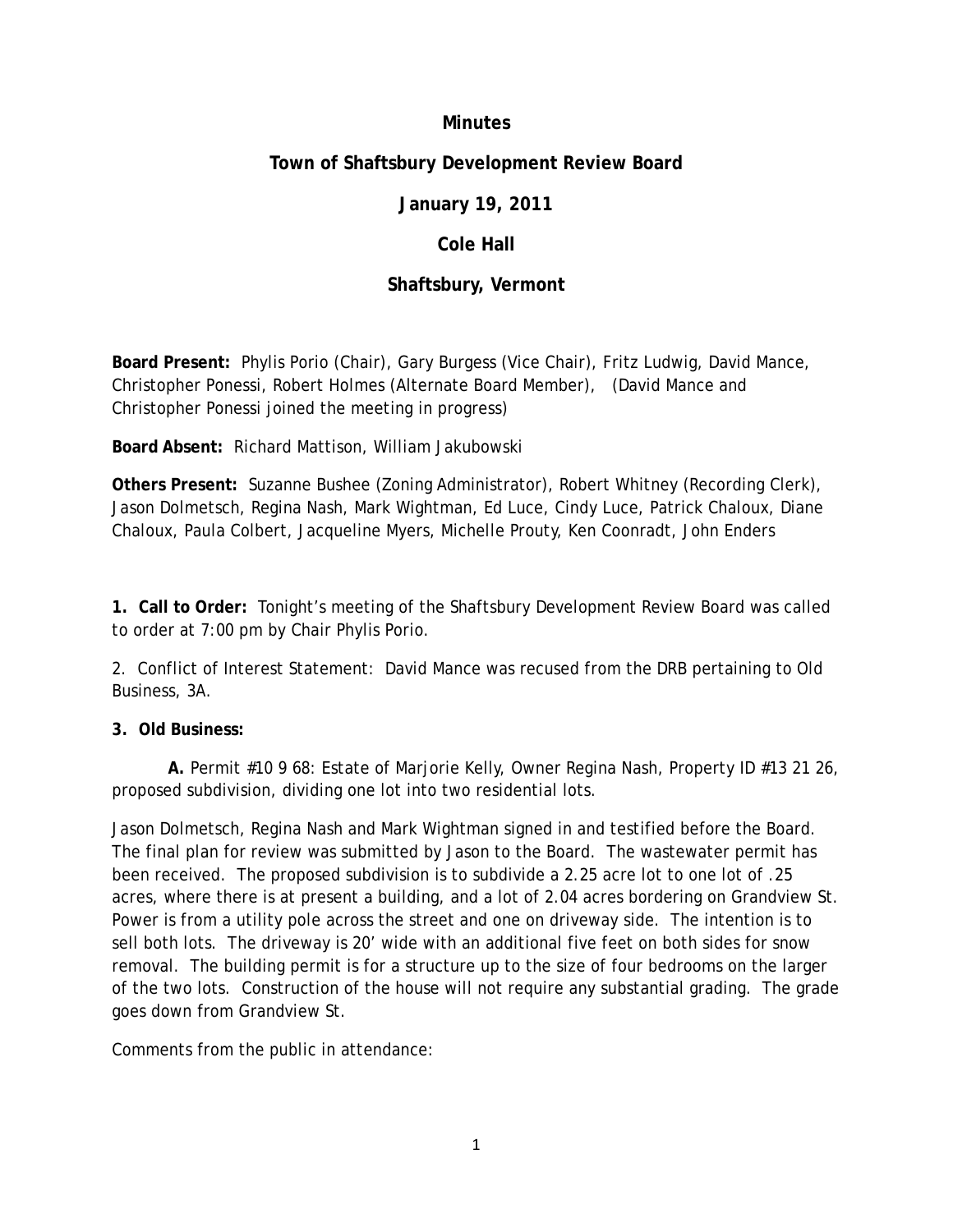Ed and Cindy Luce, 25 Grandview St., signed in and expressed their concerns about connections to sewer lines. They asked what can be done to prevent backup of sewage. Jason replied that connection will be to the Bennington sewer system with an 8" main that can handle a large flow. The pipe will run north of the existing house. The Town of Bennington is responsible for the sewer line. The capacity of the line is substantial. Water runoff will be discharged to the larger lot, not the Luce's lot. The lot cannot be further subdivided unless there is access of 50' in width.

Patrick and Diane Chaloux signed in and testified that the present utility pole is not of regulation size. The drainage ditch disappears in front of the Kelly household. The pipe under the existing right of way cannot handle a heavy load.

Paula Colbert signed in and testified that the back of the parcel in question abuts her backyard. She is concerned about water being displaced into her property. As it is now her property does not dry out, it is always wet. She is very concerned about more water coming onto her property making a larger area unusable. She is also concerned about any trees being removed.

Chair Phylis Porio asked Jason if the plans could indicate the wetland areas. Jason replied that there are no class two wetlands.

#### **At this time David Mance joined the conversation as a recused Board member.**

Jason said that the intent is not to do any further work on the lot until it is sold. David Mance said that some trees may be cut in order to have a larger lawn but not to increase the house envelope. The buyer would decide what to cut. The buyer would have to submit their plan for approval.

Paula reiterated that the slope is towards her property and she is concerned about more water coming onto her property.

Phylis asked Jason to include contour lines to the plan.

#### **Christopher Ponessi joined the Board.**

There were no other comments from the public in attendance.

Robert Holmes asked if the building permit process addressed tree removal. Phylis said that it did not. Phylis said that water runoff can be addressed in deliberative session.

David said that a note can be added to the plan as a condition addressing increased flow of water can be cached in a retention area.

Jason asked if a storm water management plan be included that would limit storm water runoff to present amounts as a condition of approval. Phylis replied that it would be taken into consideration.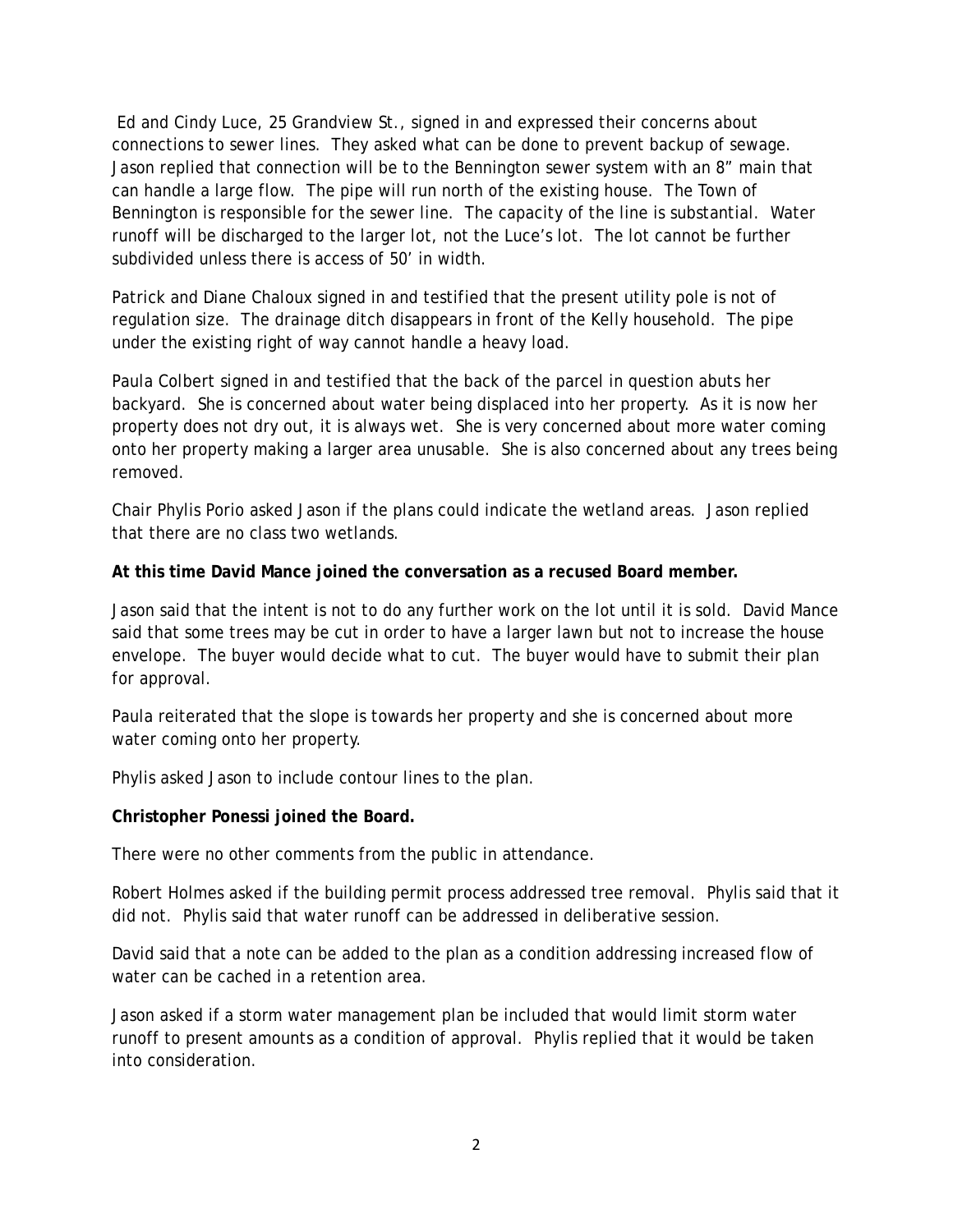Chris asked questions about the ditch along the driveway. David said that there was an extra five feet south of the north driveway.

Phylis asked that the width of the driveway be indicated on the plan and that language for water retention be added when the plan is brought back next month.

Chris asked that the grading plan for the driveway be indicated on the plan and that a cutting restriction for the back of the lot be included in order to protect the wetland.

# **Motion was made by Gary and seconded by Robert to continue this matter to the next meeting in February. Approved 5-0-1.**

# **4. New Business:**

A. Permit #10 89 79: Methodist Church, Church St., applicant Jacqueline Myers applying for a school age childcare facility. Property ID #17-20-04.

Jacqueline Myers, Michelle Prouty and Ken Coonradt signed in and testified as to the childcare facility application. The Vermont District of the New England Conference of the United Methodist Church is the owner of the property, not Pastor Bowles as listed in the application. The pending license is for a school age childcare facility in a 35' by 34' area in the back of the building. The facility would operate on holidays, snow days, in-service days and summers. It will not operate as a before or after school childcare facility. The license is for ten people, including staff.

# **At this time David Mance joined the Board.**

The hours of the facility will be 7:30 am to 4:30 pm. Because of section 7.9 a conditional use will be needed to allow a size of ten instead of the six allowed by that section. A site plan is required. Age of the children in the facility will range from six to twelve years. The facility is a pre-existing building and the fire marshal has given approval. The Church can have an agreement with the Leos to use their property as an exit to Cleveland St.

Phylis explained to the applicants the process and the conditions necessary for approval. She explained that the Board has 45 days to issue its decision.

B. Permit #10 89 80: Estate of R. Bucknall applying for minor subdivision. Parcel ID #18 02 07, 1988 East Road. Proposed Lot A is 8.66 acres in size and proposed Lot B is 62.33 acres in size. Sketch Plan Review.

John Enders signed in and testified for this sketch plan review. John said that the house on Lot A has been there since approximately 1820. There have been attempts to sell the house and 70 acres for years. The proposal is to subdivide the 8.66 acres with house from the 62.33 acre parcel which will be sold. It is a potentially buildable site. The Board asked that East Rd. be indicated on the sketch plan. The driveway cut for Lot B exists and the driveway for Lot A needs to be indicated. There is a six bedroom house on Lot A. It is presently under contract pending the subdivision.